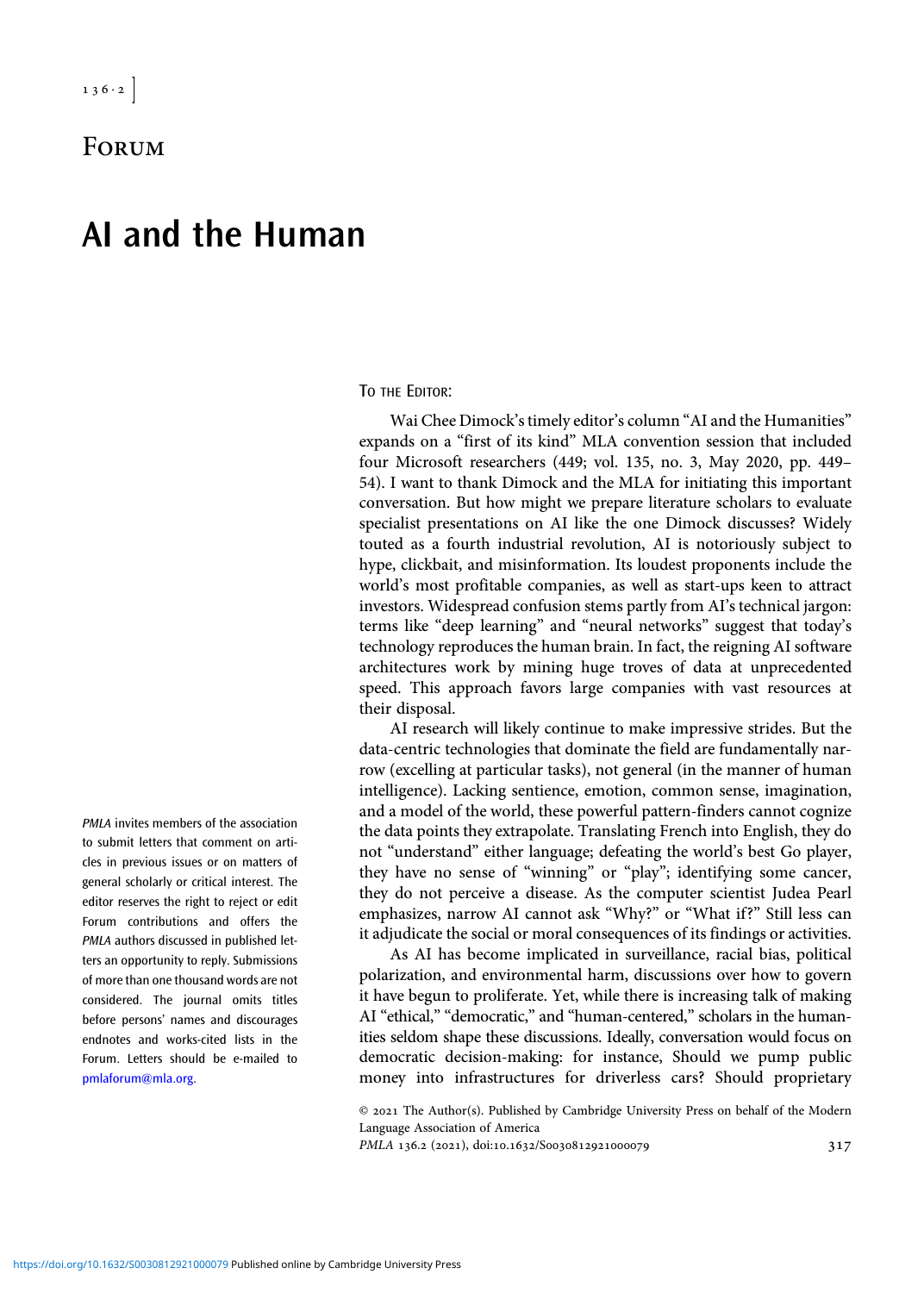algorithms be allowed to evaluate "employability" based on pseudoscientific analysis of human facial expressions? But in a media climate that favors sensational stories (which is itself a byproduct of profit-driven algorithms), exaggerations of AI prowess and the potential for Terminator-like scenarios take root.

As Dimock reports, Stephen A. Schwarzman, a multibillionaire and ally of Donald Trump, has funded research centers at MIT and Oxford University that purport to ensure that AI will "complement rather than replace human beings." But what powers this vision of data-mining tools as replacements for people? How can a technology that cannot advance a hypothesis, grasp cause and effect, or enjoin moral imagination "render educated human beings superfluous" (450)? The question, of course, is not whether AI has the ability to foment inequality, concentrate power, or harm biological life—which it clearly does. It is about whose interests are served when our conversations engender technological determinism and fear of the future. Whatever the impact of AI, the world today demands an educated citizenry: ready to advance racial justice, develop green technologies, enforce antitrust legislation, enact collective bargaining rights, regulate the gig economy, monitor global supply chains, and enable individuals to control the use of their data.

As Dimock builds on Microsoft's presentation on large language models (LLMs), she cites an op-ed (453n2) in which a start-up promises that, within five years, AIs will write screenplays deemed "better than human writing" (Richard Lea; "If a Novel Was Good, Would You Care If It Was Created by Artificial Intelligence?"; The Guardian, 27 Jan. 2020, [www.theguardian.com/commentisfree/2020/jan/27/](https://www.theguardian.com/commentisfree/2020/jan/27/artificial-intelligence-computer-novels-fiction-write-books) [artificial-intelligence-computer-novels-fiction-write](https://www.theguardian.com/commentisfree/2020/jan/27/artificial-intelligence-computer-novels-fiction-write-books) [-books\)](https://www.theguardian.com/commentisfree/2020/jan/27/artificial-intelligence-computer-novels-fiction-write-books). But the text generator in question (OpenAI's GPT-2) is nowhere near able to deliver on that forecast. Rather, despite millions of dollars, "breathtaking amounts of carbon emissions," and 450 gigabytes of data, the latest GPT model, according to the cognitive psychologist Gary Marcus and the computer scientist Ernest Davis, is a "fluent spouter" of statistically probable language, not a "reliable interpreter of the world" ("GPT-3, Bloviator: OpenAI's Language Generator Has No Idea What It's Talking About"; MIT Technology Review, 22 Aug. 2020, [www.technologyreview.com/](https://www.technologyreview.com/2020/08/22/1007539/gpt3-openai-language-generator-artificial-intelligence-ai-opinion/) [2020/08/22/1007539/gpt3-openai-language-generator](https://www.technologyreview.com/2020/08/22/1007539/gpt3-openai-language-generator-artificial-intelligence-ai-opinion/) [-artificial-intelligence-ai-opinion/\)](https://www.technologyreview.com/2020/08/22/1007539/gpt3-openai-language-generator-artificial-intelligence-ai-opinion/)—and still less a font of fabulous screenplays. In the future, such programs might consistently answer factual questions, or produce something akin to a Wikipedia article mined from existing Wikipedia articles. To the extent that such potential technology helps generate new ideas or spur critical thinking, it will do so by aiding human users.

In November 2020, Timnit Gebru, the influential computer scientist, cofounder of Black in AI, and coleader of Google's ethics team, submitted a research paper titled "On the Dangers of Stochastic Parrots: Can Language Models Be Too Big?" Gebru and her coauthors used the term "stochastic parrot" to describe LLMs like GPT-3, which parrot language based on stochastic models but do not understand it. LLMs, they argued, are unreliable, environmentally irresponsible, and subject to the biases of huge and undocumented training sets. What is more, these resource-intensive programs favor tech behemoths like Google while diverting research from creative approaches that might depend less on data (and could certainly screen out biased language [University of Washington, [faculty](https://www.faculty.washington.edu/ebender/papers/Stochastic_Parrots.pdf) [.washington.edu/ebender/papers/Stochastic\\_Parrots.pdf](https://www.faculty.washington.edu/ebender/papers/Stochastic_Parrots.pdf)]). Google's response was to order Gebru to retract the paper: when she demanded to know why, the company summarily fired the woman of color it had hired to showcase its commitment to ethics (Cade Metz and Daisuke Wakabayashi; "Google Researcher Says She Was Fired over Paper Highlighting Bias in A.I."; The New York Times, 3 Dec. 2020, [www.nytimes.com/](https://www.nytimes.com/2020/12/03/technology/google-researcher-timnit-gebru.html?searchResultPosition=2) [2020/12/03/technology/google-researcher-timnit-gebru](https://www.nytimes.com/2020/12/03/technology/google-researcher-timnit-gebru.html?searchResultPosition=2) [.html?searchResultPosition=2\)](https://www.nytimes.com/2020/12/03/technology/google-researcher-timnit-gebru.html?searchResultPosition=2). Yes, one sometimes imagines that robots would make better decisions.

Like most technologies, AI has the potential to serve democracy, inclusion, and environmental sustainability. But for Silicon Valley,"democratizing" AI means encouraging businesses and consumers to adopt new products in exchange for data and fees. Indeed, OpenAI—no longer very open—has now commercialized GPT-3 through an exclusive license with Microsoft.

In our time of crisis, tech companies and investors may dream of replacing schools with chatbots, just as their precursors envisioned swapping out the brick-andmortar university for CD-ROMS, MOOCs, and (most recently) Zoom. If it happens, the reason will not be students' desire to learn from stochastic parrots. Nor will it be because technology made educated human beings superfluous. It will be because democracy failed.

I hope the MLA continues to foster conversations on AI and spur humanist understanding and advocacy. Perhaps a next invitation might go to Gebru—or,